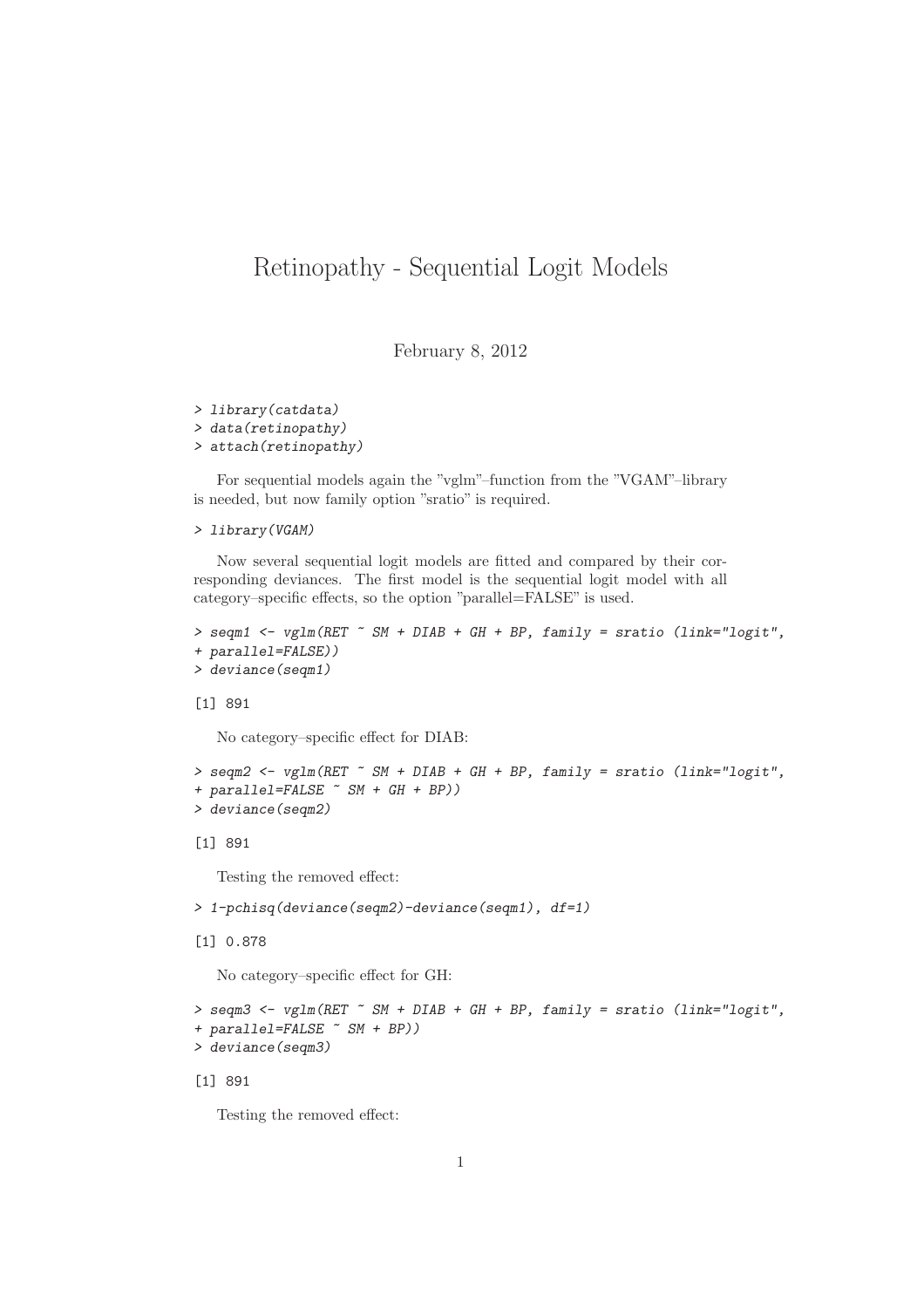*> 1-pchisq(deviance(seqm3)-deviance(seqm2), df=1)*

```
[1] 0.872
```
No category–specific effect for BP:

```
> seqm4 <- vglm(RET ~ SM + DIAB + GH + BP, family = sratio (link="logit",
+ parallel=FALSE ~ SM))
> deviance(seqm4)
```

```
[1] 892
```
Testing the removed effect:

```
> 1-pchisq(deviance(seqm4)-deviance(seqm3), df=1)
```
[1] 0.476

No category–specific effect for GH (only global effects):

```
> seqm5 <- vglm(RET ~ SM + DIAB + GH + BP, family = sratio (link="logit",
+ parallel=TRUE))
> deviance(seqm5)
```
[1] 898

Testing the removed effect:

```
> 1-pchisq(deviance(seqm5)-deviance(seqm4), df=1)
```
[1] 0.0166

As the last test is significant, model "seqm4" is analyzed in detail.

```
> summary(seqm4)
Ca11:vglm(formula = RET " SM + DIAB + GH + BP, family = sratio(link = "logit",parallel = FALSE ~ SM))
Pearson Residuals:
              Min 1Q Median 3Q Max
logit(P[Y=1|Y>=1]) -4 -7e-01 3e-01 6e-01 3
logit(P[Y=2|Y>=2]) -14 -2e-05 -6e-06 2e-05 3
Coefficients:
          Value Std. Error t value
(Intercept):1 11.13 1.17 10
(Intercept):2 10.92 1.21 9
SM:1 -0.38 0.20 -2
SM: 2 0.49 0.31 2
DIAB -0.13 0.01 -10
GH -0.42 0.07 -6
BP -0.06 0.01 -5
```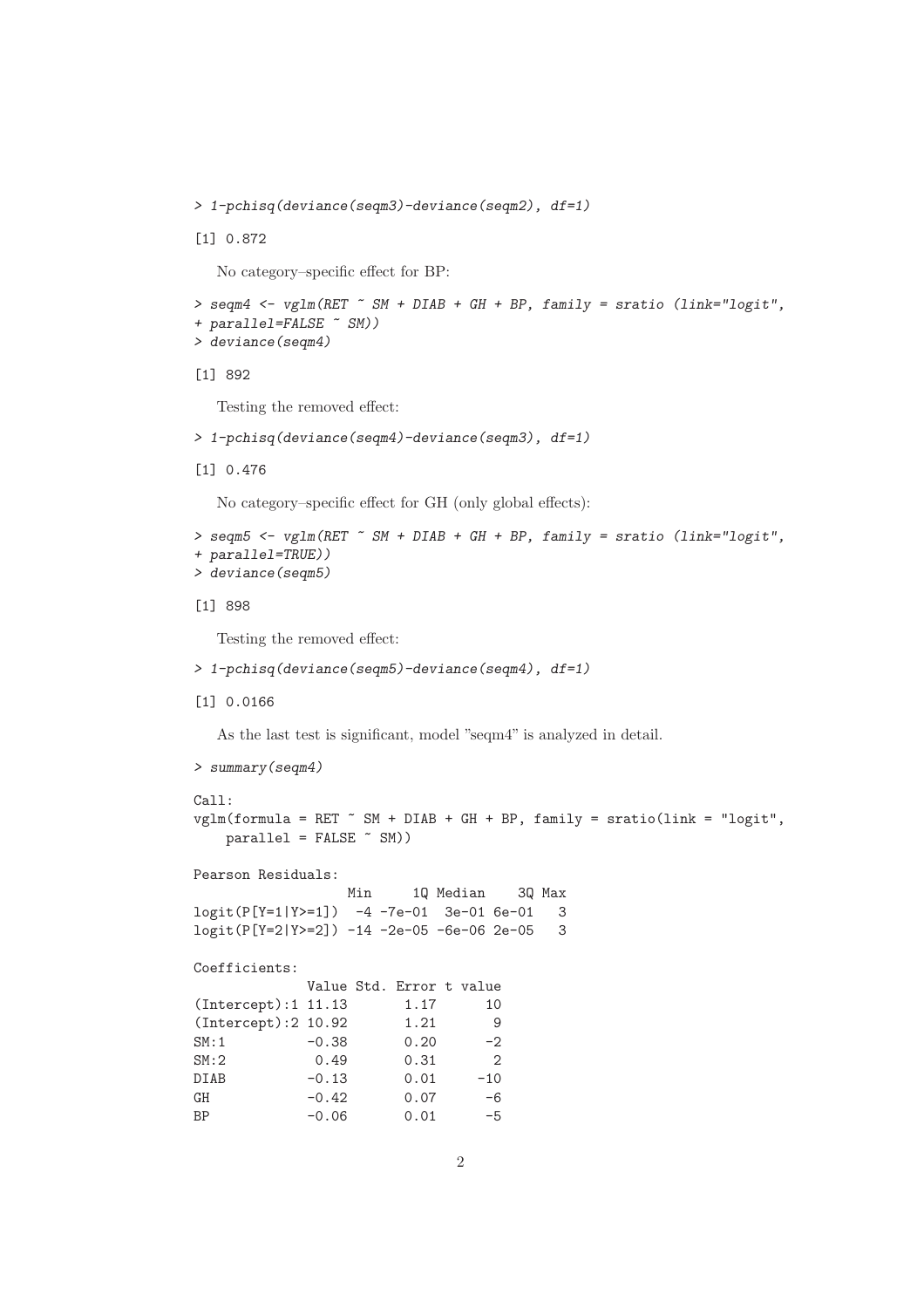Number of linear predictors: 2

```
Names of linear predictors: logit(P[Y=1|Y>=1]), logit(P[Y=2|Y>=2])
Dispersion Parameter for sratio family: 1
Residual Deviance: 892 on 1219 degrees of freedom
Log-likelihood: -446 on 1219 degrees of freedom
Number of Iterations: 6
```
The summary gives no p–values for the individual covariates, they have to be computed separately. For this purpose the t–values are copied from the summary. The quadratic t–values are the wald–statistics which can be used to produce the individual p–values.

p–value intercept1:

*> 1 - pchisq(9.5223^2, df=1)*

 $\lceil 1 \rceil$  0

p–value intercept2:

*> 1 - pchisq(8.9957^2, df=1)*

 $[1] 0$ 

p–value SM1:

*> 1 - pchisq((-1.8646)^2, df=1)*

[1] 0.0622

p–value SM2:

*> 1 - pchisq(1.5687^2, df=1)*

[1] 0.117

p–value DIAB:

*> 1 - pchisq((-10.4303)^2, df=1)*

 $\lceil 1 \rceil$  0

p-value GH:

```
> 1 - pchisq((-6.3116)^2, df=1)
```
[1] 2.76e-10

p–value BP: